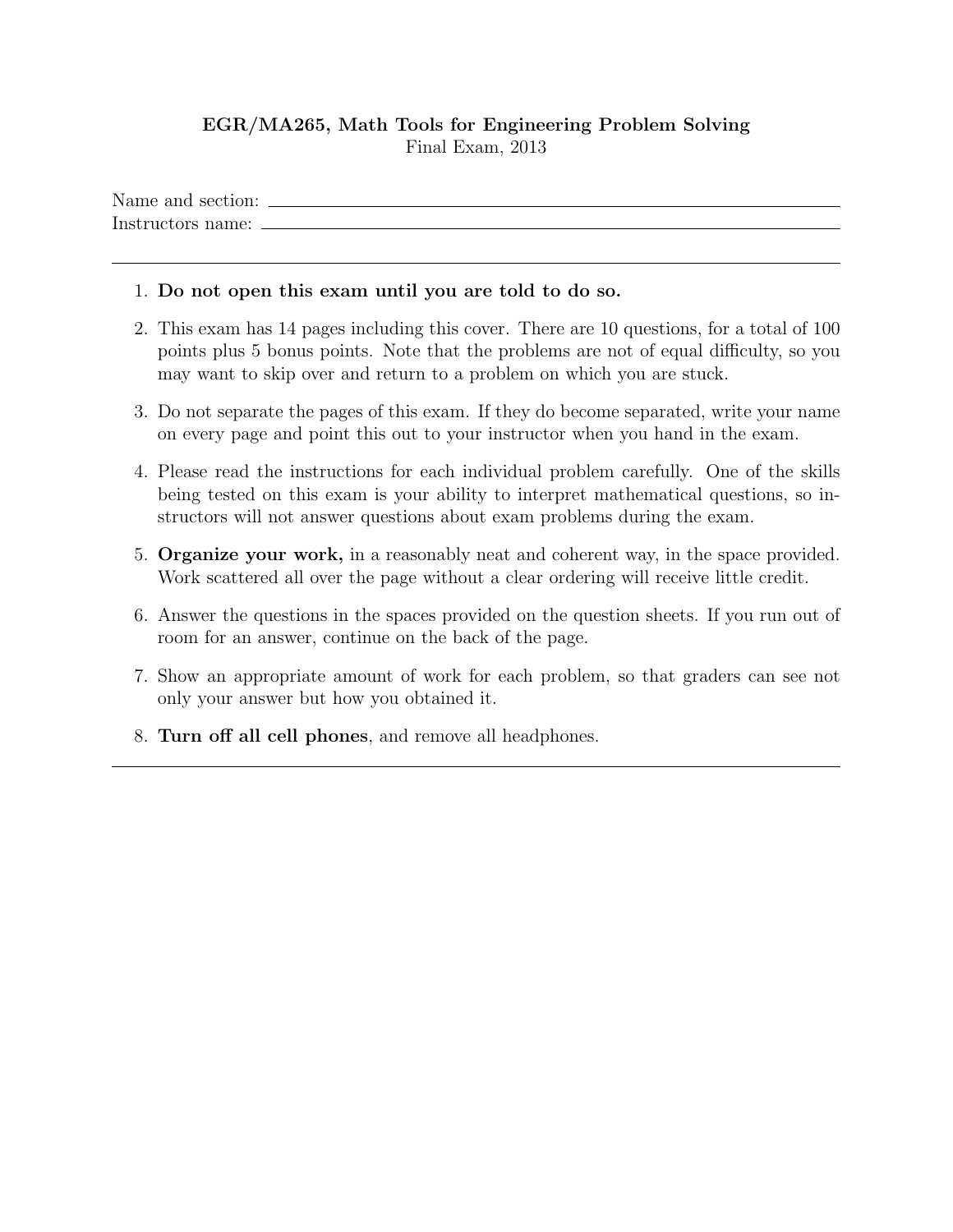| Question       | Points | Score |
|----------------|--------|-------|
| $\mathbf 1$    | 8      |       |
| $\overline{2}$ | 10     |       |
| 3              | 14     |       |
| $\overline{4}$ | 10     |       |
| 5              | 10     |       |
| 6              | 8      |       |
| 7              | 8      |       |
| 8              | 12     |       |
| 9              | 12     |       |
| 10             | 8      |       |
| Total:         | 100    |       |

Do not write in the table below.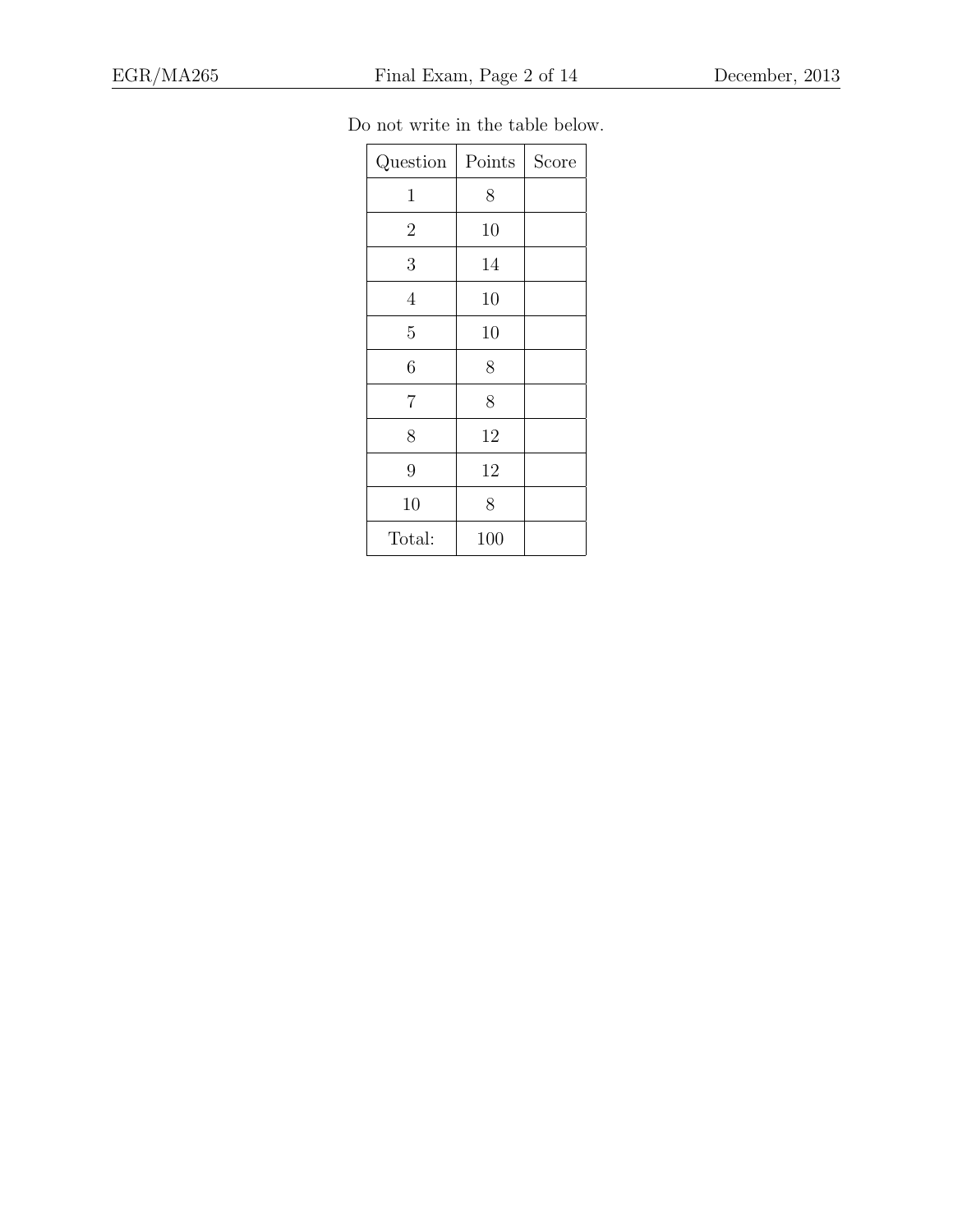1. [8 points] Find an explicit solution of the initial value problem

$$
\frac{y'}{(1+x^2)^5} = \frac{x}{y^2}, \quad y(0) = 0.
$$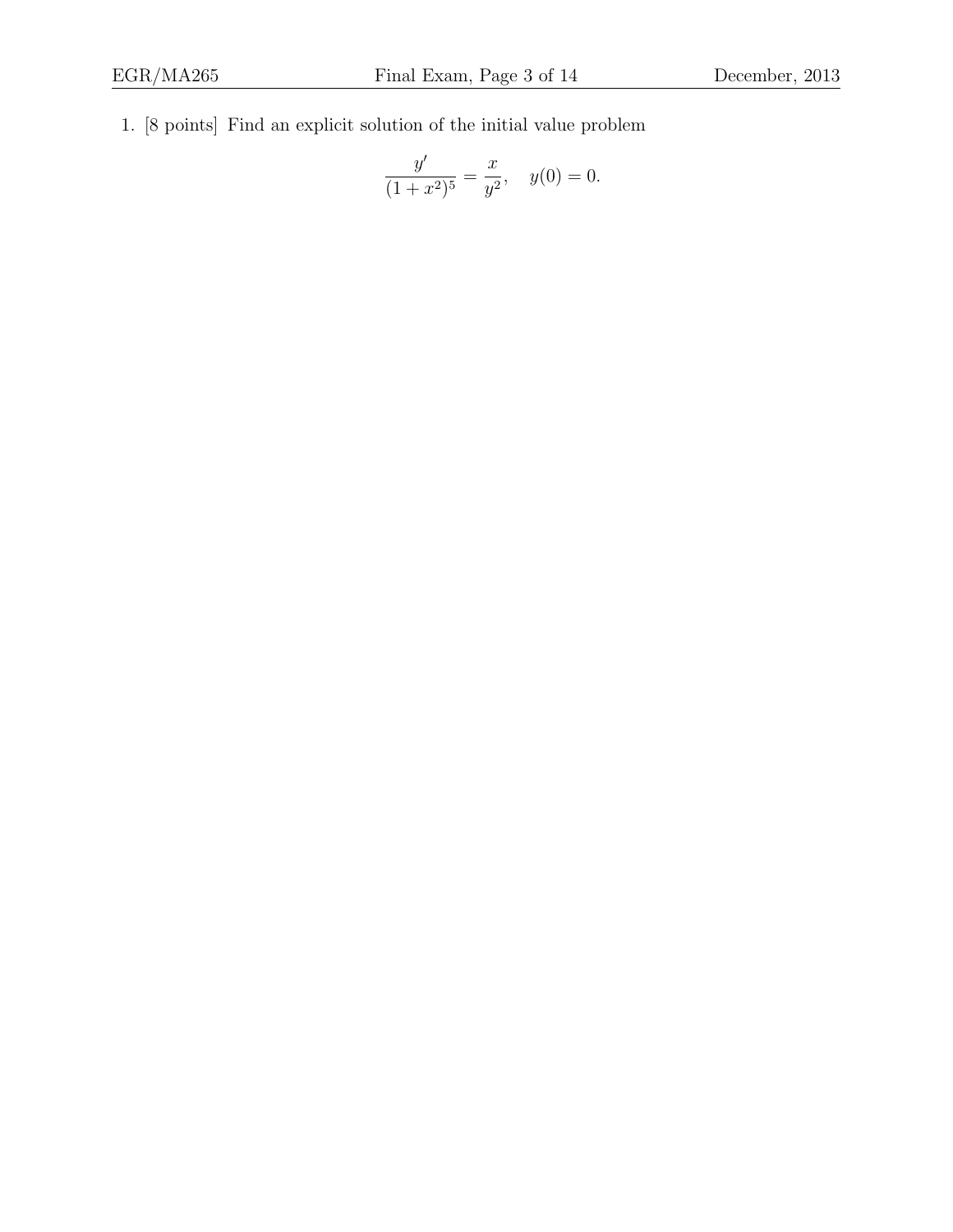- 2. [10 points] Over two years after the initial disaster at Japan's Fukushima Daiichi nuclear power facility, the plant is leaking 300 tons of radioactive water into the surrounding ocean. The radioactive water contains about 30 trillion units (in Becquerels) of radioactive substance tritium. It is known that tritium has a half-life of 12 years.
	- (a) State the initial value problem, i.e., a differential equation with an initial condition, which governs the amount of tritium in the radioactive water.
	- (b) Solve this initial value problem.
	- (c) Determine the decay rate of tritium.
	- (d) How much of tritium (in trillion units) is left after 24 years?
	- (e) How long does it take for the tritium to decay to 20 percent of the original amount?

Note : You can write your answers in terms of natural logarithms.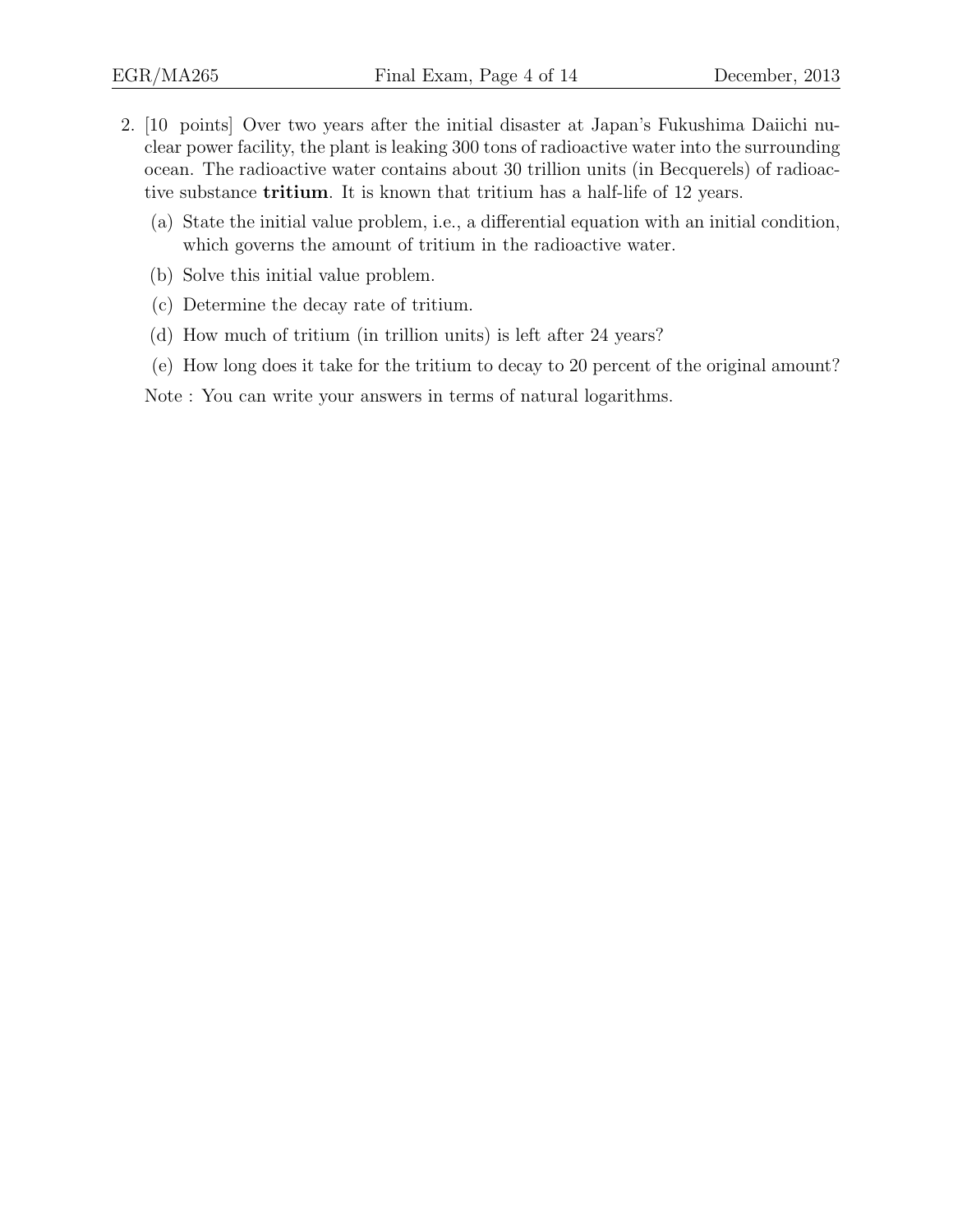3. [14 points] Consider the second order differential equation

$$
y'' - 4y' + 4y = x + 1.
$$
 (1)

(a) Find the general solution of the homogeneous equation corresponding to (1).

(b) Find a particular solution of the inhomogeneous equation (1).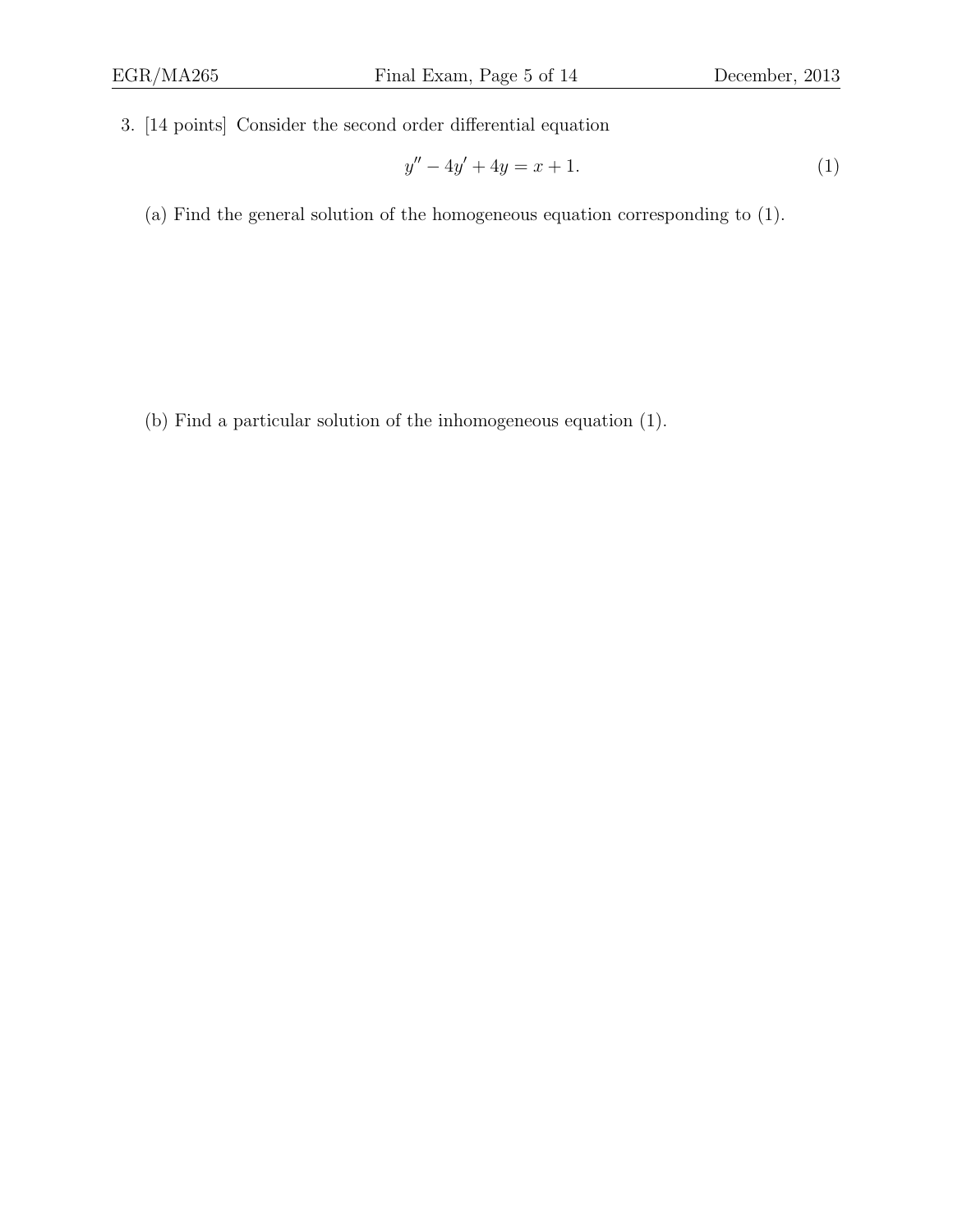(c) Solve the initial value problem given by (1) and initial conditions  $y(0) = 0$ ,  $y'(0) = 0$ .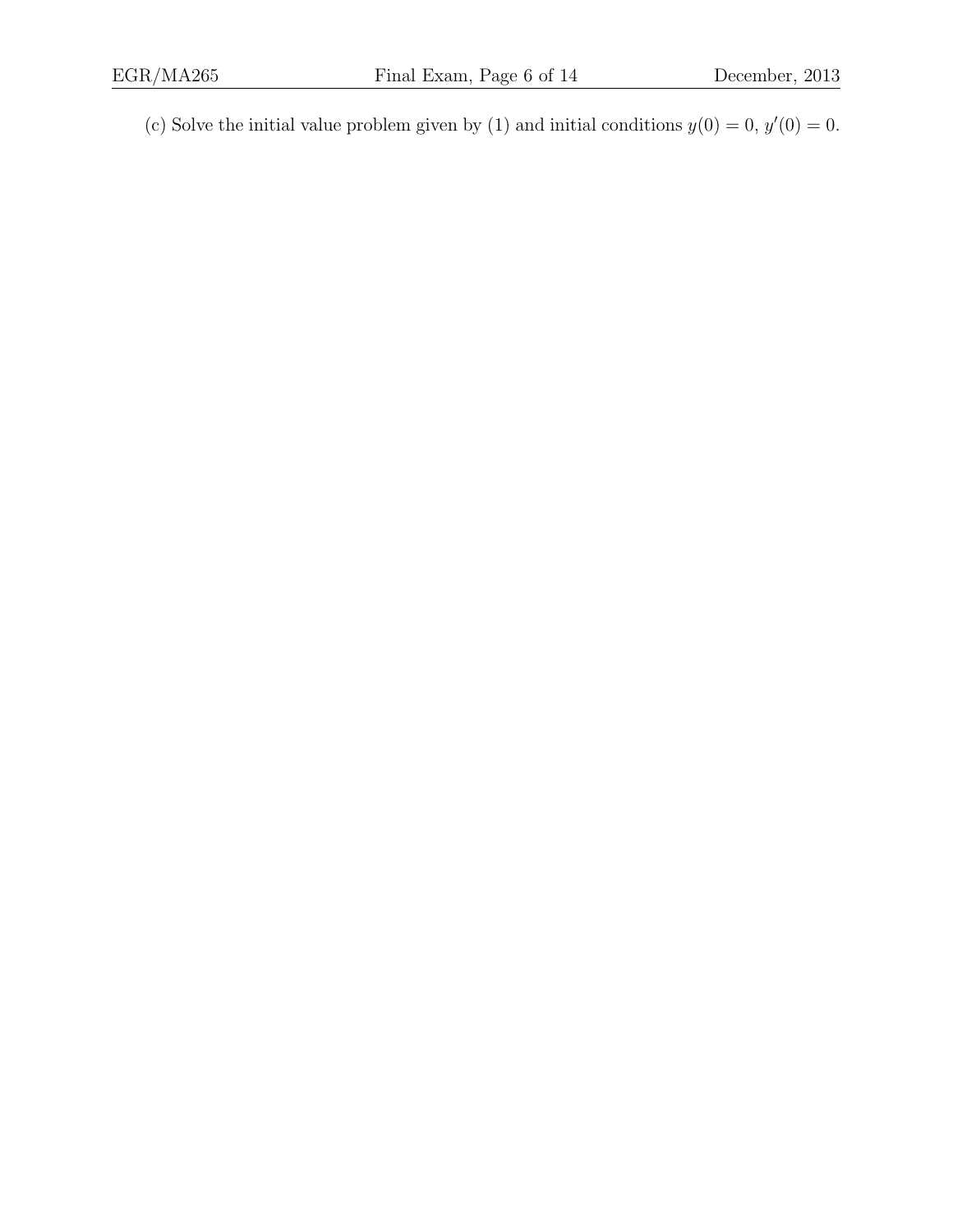- 4. [10 points] A mass of 40 kg stretches an undamped spring by 40 cm. Assume that  $g = 10$  $m/s<sup>2</sup>$ .
	- (a) Find the spring constant  $k$ , including its correct unit.
	- (b) Set up the second order differential equation which governs the motion of the springmass system, choosing the x-axis to be oriented downwards. Find the general solution of this equation.

(c) Find the unique solution of the equation if the mass is released from the equilibrium position at an upward velocity of 10 cm/s.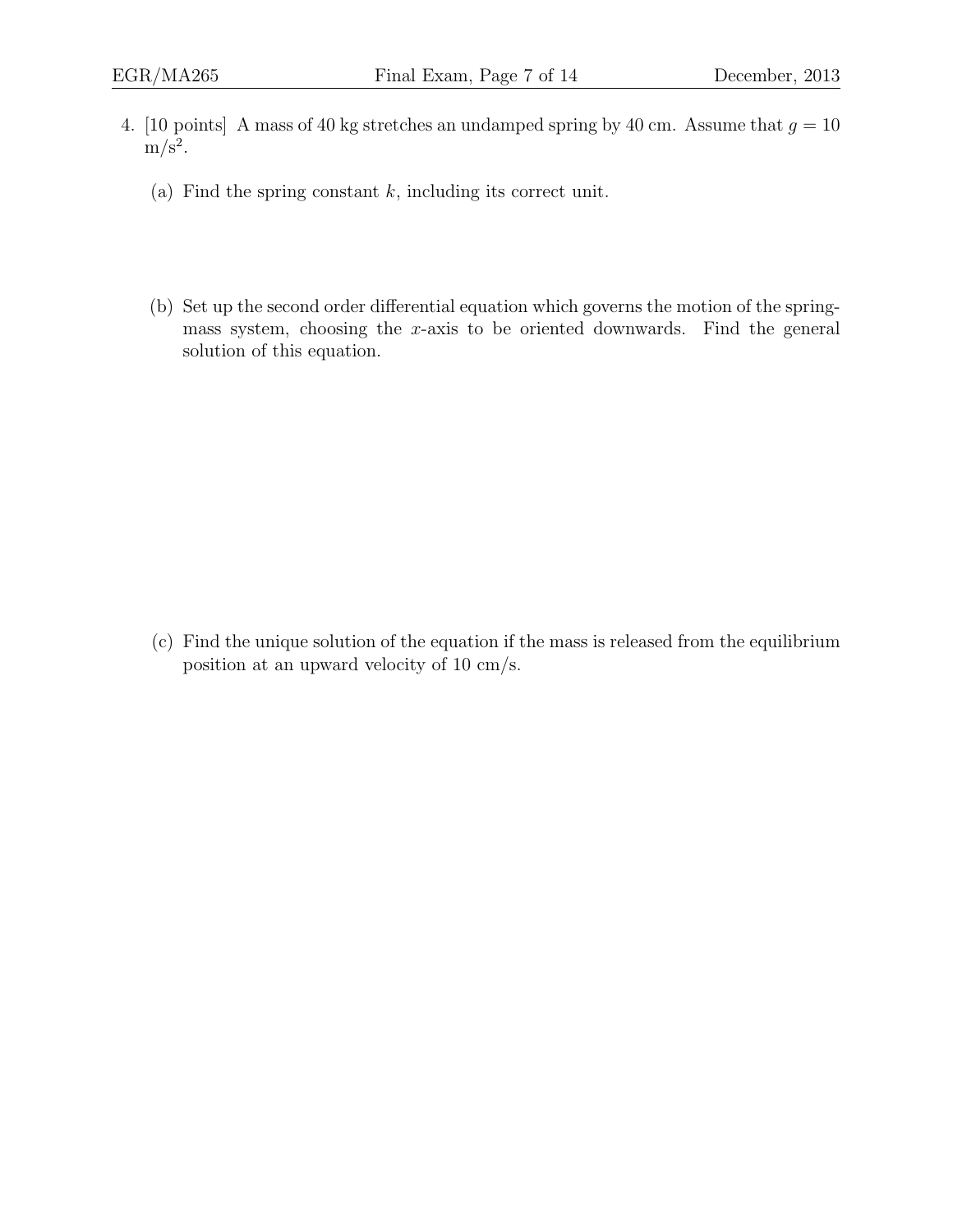(d) [5 points (bonus)] Suppose that in the above problem a damping force proportional to  $\beta = 1000$  kg/sec times the instantaneous velocity is added to the spring-mass system. Does the system become underdamped, critically damped or overdamped?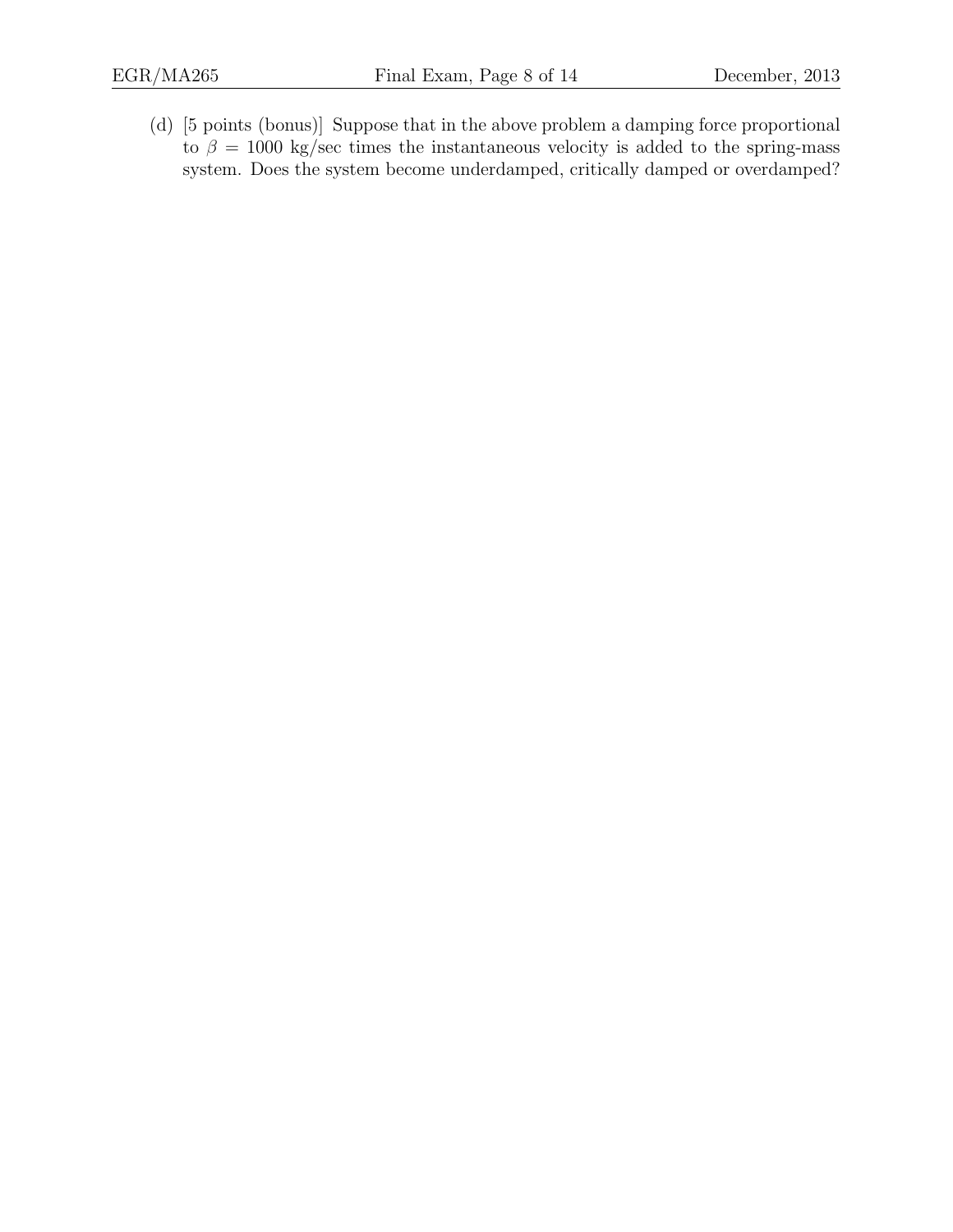5. [10 points] (a) Find the gradient of  $f(x, y) = \frac{1}{2x-y}$ .

(b) Evaluate the directional derivative of  $f(x, y)$  at the point with coordinates  $(1, 1)$  in the direction of the vector  $\mathbf{v} = 3\mathbf{i} + \mathbf{j}$ .

(c) Find a unit vector in the direction of steepest decrease of  $f(x, y)$  at the point  $(1, 1)$ .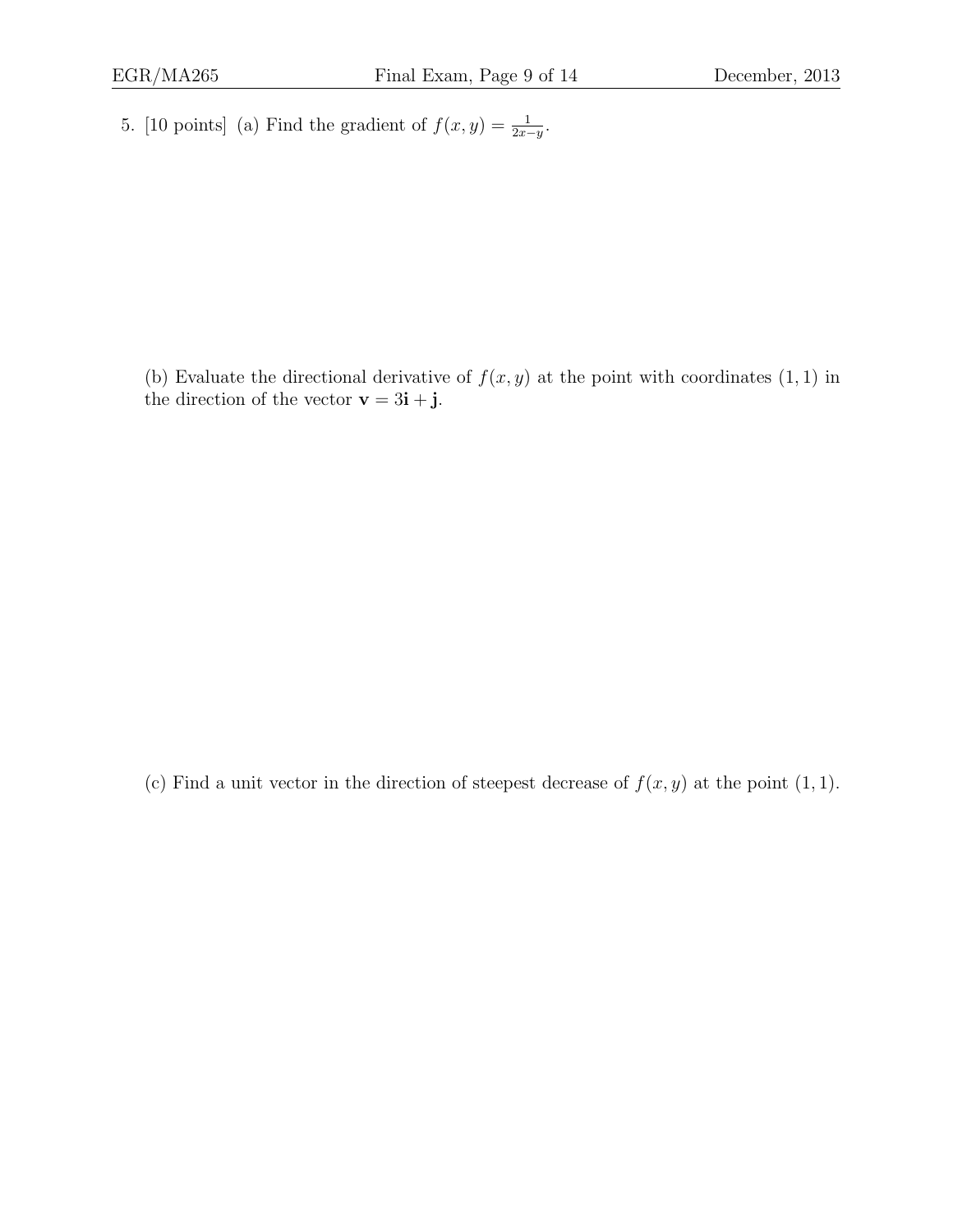6. [8 points] Determine the equation of the normal line to the graph of  $z = x^2 - xy + 3y^2$ through the point  $(2, 1, 5)$ .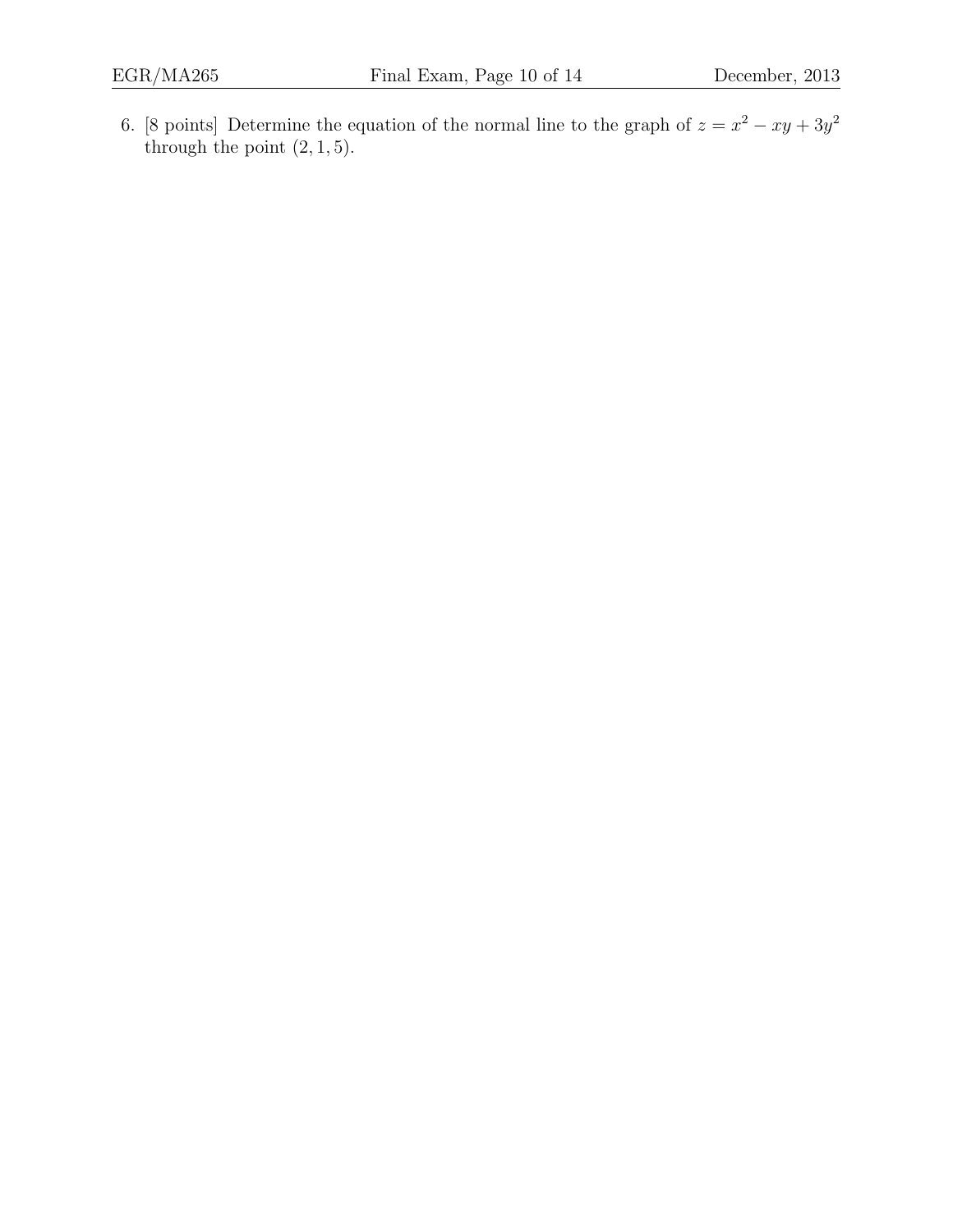7. [8 points] Find the work done by the force field

$$
\mathbf{F}(x,y) = x\sqrt{1+2y} \mathbf{i} + 2xy \mathbf{j}
$$

along the graph of  $y=\frac{1}{2}$  $\frac{1}{2}x^2, 0 \le x \le$ √ 3.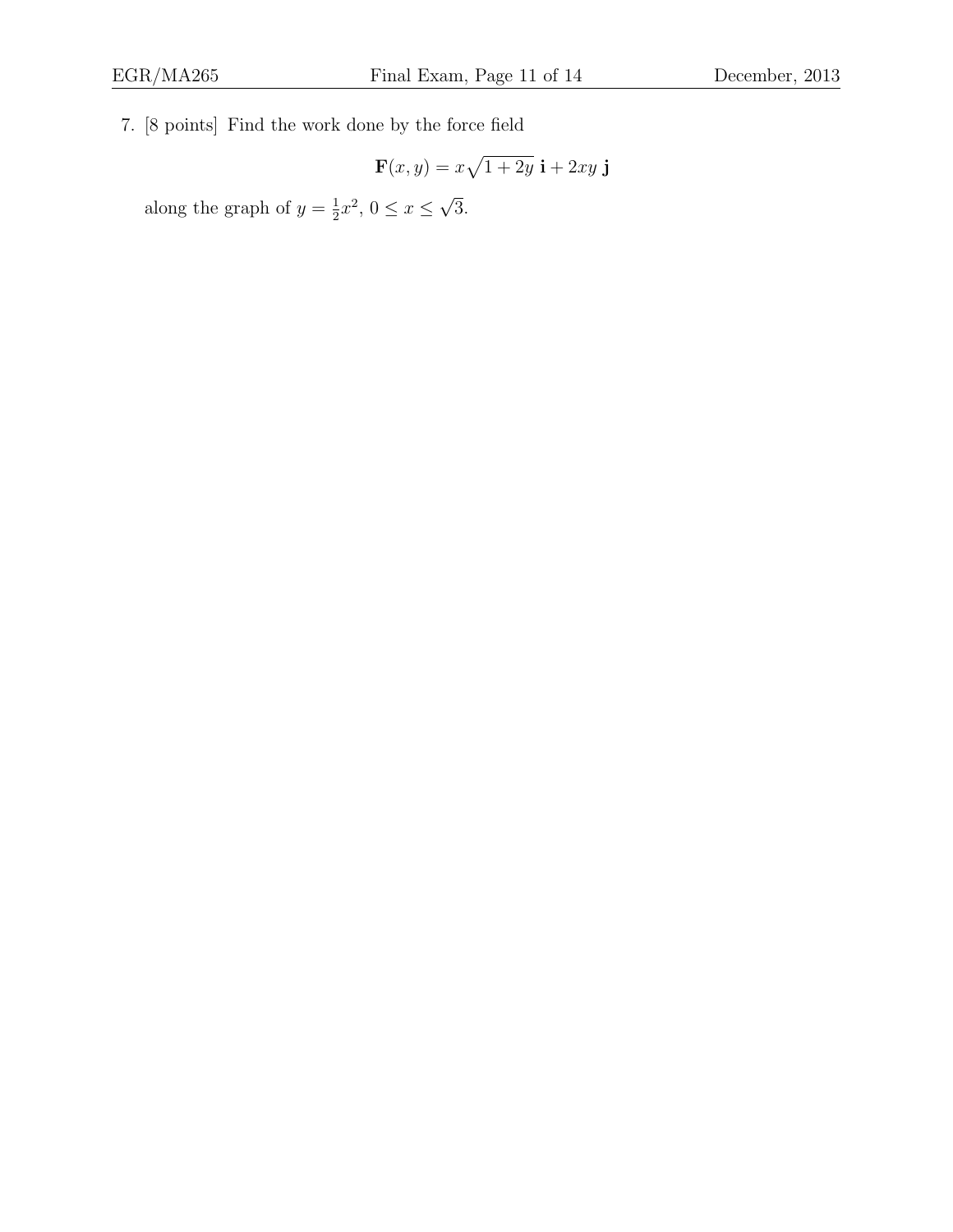8. [12 points] (a) Verify that the force field  $\mathbf{F}(x, y) = xy^2 \mathbf{i} + (\cos(y) + x^2y) \mathbf{j}$  is conservative.

(b) Find a potential function  $\phi(x, y)$  for  $\mathbf{F}(x, y)$ .

(c) Find the work done by the force field  $\mathbf{F}(x, y)$  along the graph of the function

$$
y = (x^2 - 1)^8, \quad -1 \le x \le 1.
$$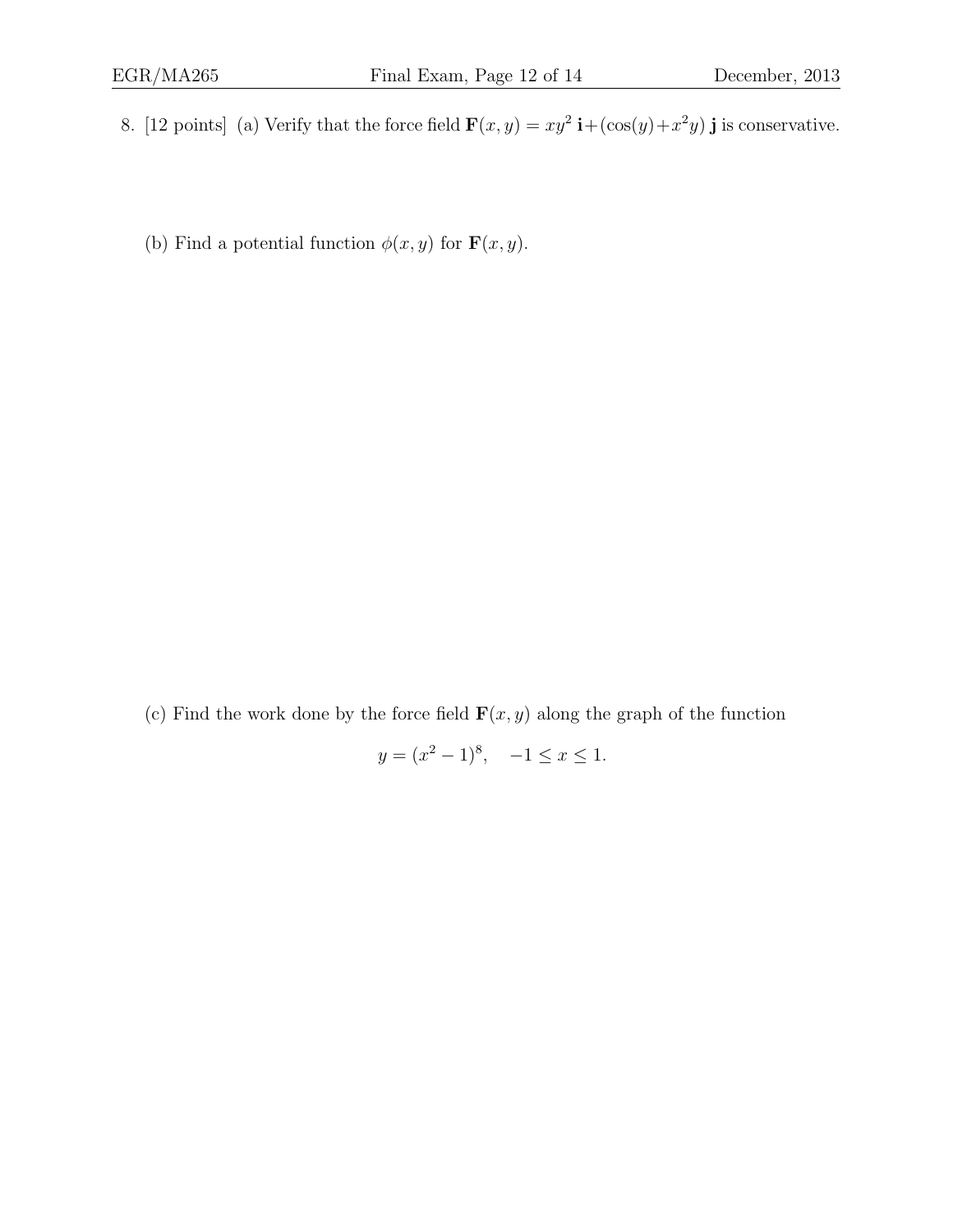- 9. [12 points] A lamina of constant density  $\rho(x, y) = 1$  is bounded by the curves  $x = 0$ ,  $y = 0$  and  $y = 2 - x$ .
	- (a) Find the moment of inertia  $I_x$  with respect to the x-axis.
	- (b) Find the moment of inertia  $I_y$  with respect to the y-axis.